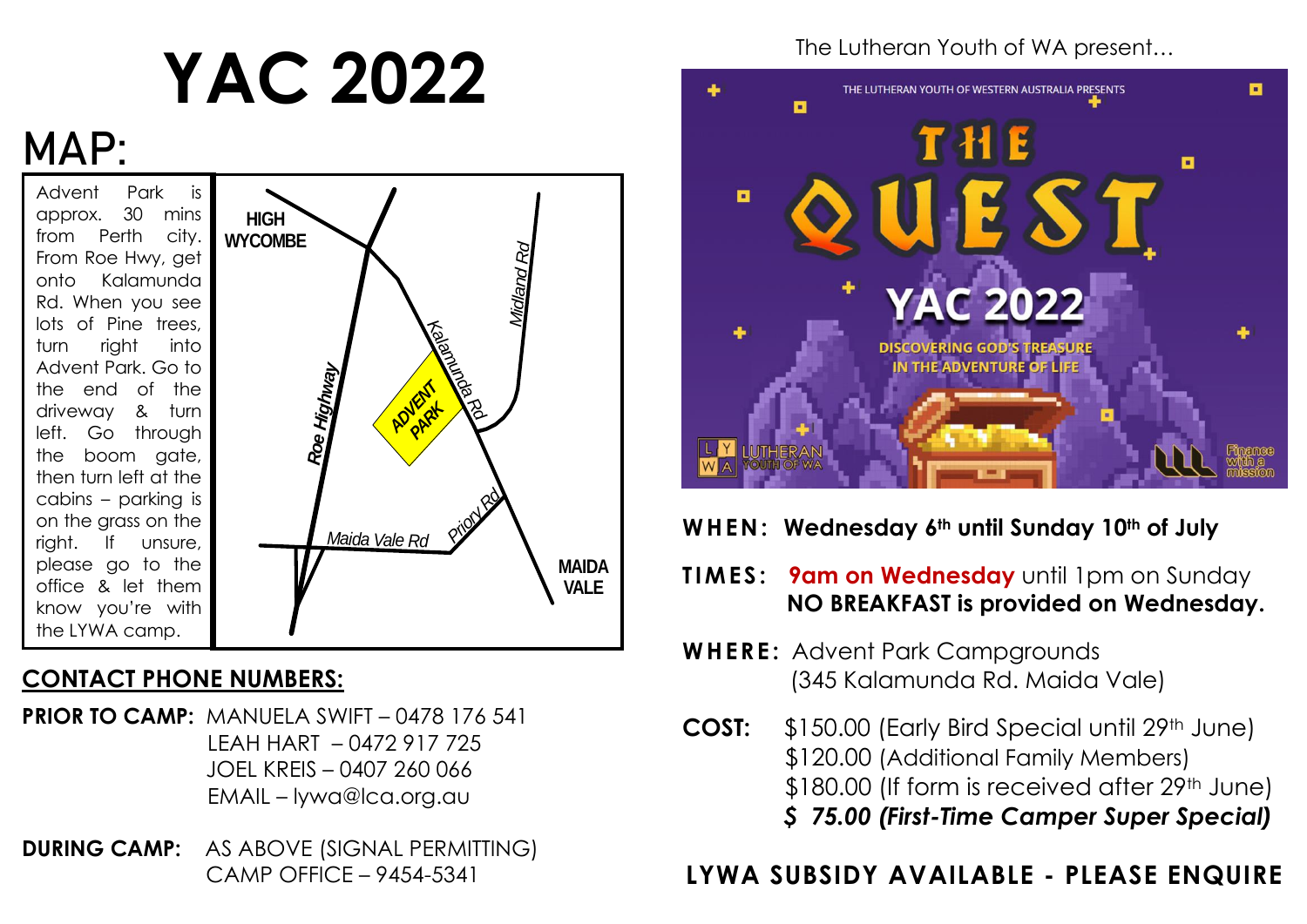# **YAC 2022**

#### **CAMP ACTIVITES & FACILITES**

CATCH UP WITH OLD FRIENDS & MEET NEW ONES DAILY WORSHIP & INTERACTIVE BIBLE STUDIES EXCITING INDOOR & OUTDOOR ACTIVITIES GALORE!

#### **REGISTRATION FEES & CUT-OFF DATES**

EARLY BIRD SPECIAL (FORMS RECEIVED BY 29th JUNE) = \$150 ADDITIONAL FAMILY MEMBERS = \$120 ALL FORMS RECEIVED AFTER 29th JUNE = \$180 *FIRST-TIME CAMPER SUPER SPECIAL = \$75*

*LYWA would like to acknowledge the extremely generous funding provided by the LLL, through the LLL Camping Ministry Grants, which have made these extra special rates possible. Thanks LLL!*

#### **CAMP FEE DEPOSIT & FINAL PAYMENT**

As numbers are limited a deposit of \$30.00 is required to secure your place for YAC 2022. The deposit can be paid via electronic funds transfer or cheque (details below). If you wish to withdraw your deposit prior to camp, deposits will be refunded until June 29<sup>th</sup>. Final payment is due by the 6<sup>th</sup> of July and can be paid via electronic funds transfer, cash or cheque. If paying by cash or cheque, please bring this with you to the camp.

# **ELECTRONIC PAYMENT: LYWA (Ac #. 49833 & BSB 704-942)**

**(IF TRANSFERRING FROM AN LLL ACCOUNT, PLEASE USE LYWA'S Ac No. 49833 S1)** Please email a copy of your payment receipt to: lywa@lca.org.au

### **PLEASE MAKE ALL CHEQUES PAYABLE TO LYWA**

Cheques can be posted to: **YAC 2022: The Quest 8 Mann Way, BASSENDEAN, WA 6054**

# **YAC 2022**

#### **WHO IS CAMP FOR?**

YAC 2022 is for young people who are in school years 7-12. Please contact Manuela, Leah or Joel, or email [lywa@lca.org.au](mailto:lywa@lca.org.au) to check age suitability.

#### **PUBLISHING OF PHOTOS**

Only LYWA has permission to publish photographs taken at camp. Please email lywa@lca.org.au for more information.

#### **USE OF PHOTOS**

LYWA uses photographs and video footage taken at our camps as a way of sharing what is happening in our ministry, through posts on Social Media, in presentations to the wider church, as well to help in advertising future LYWA events.

**If you do NOT wish for photographs and video footage of your child/self (taken at YAC 2022) to be used in this way, please indicate your preference when registering online.**

#### **THINGS TO BRING:**

| Warm clothes (long pants, warm jacket/hoodie, beanie etc) |                   |              |
|-----------------------------------------------------------|-------------------|--------------|
| Clothes that can get dirty                                | <b>Toiletries</b> | <b>Bible</b> |
| Musical Instruments                                       | Sneakers          | Torch        |
| Sleeping Bag/Blanket & Pillow (& a sheet if you like)     |                   | Towel        |

#### **PLEASE BRING SOMETHING TO SHARE FOR MORNING OR AFTERNOON TEA (BIKKIES, SLICE, CHIPS, CAKES, FRUIT etc)**

To comply with COVID safety regulations, please only bring storebought items. We cannot currently accept homemade food items. *Due to the rising number of campers with nut allergies, please refrain from sending any food items that contain nuts.*